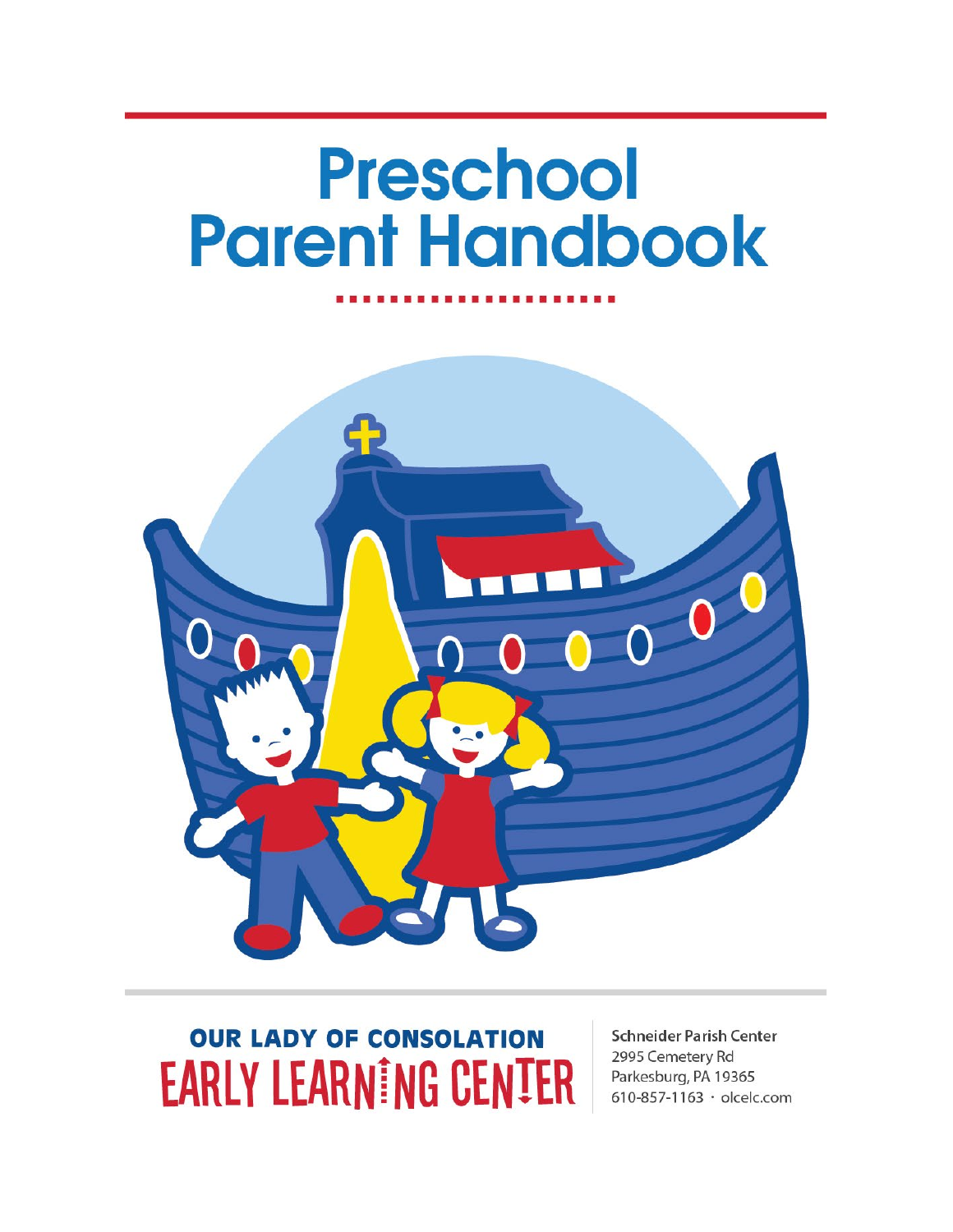## **Our Lady of Consolation Early Learning Center Schneider Parish Center**

**School Phone # (610) 857-1163 Rectory Phone # (610) 857-3510**

**[www.olcelc.com](http://www.olcelc.com/)**

## **Parent Handbook**

Welcome to Our Lady of Consolation Early Learning Center. This handbook is designed to answer most of your questions regarding the day-to-day operations and policies of our Early Learning Center. Please keep it for reference throughout the school year.

Our Directors and teachers are also available to speak with you about our program, answer questions, and handle your concerns.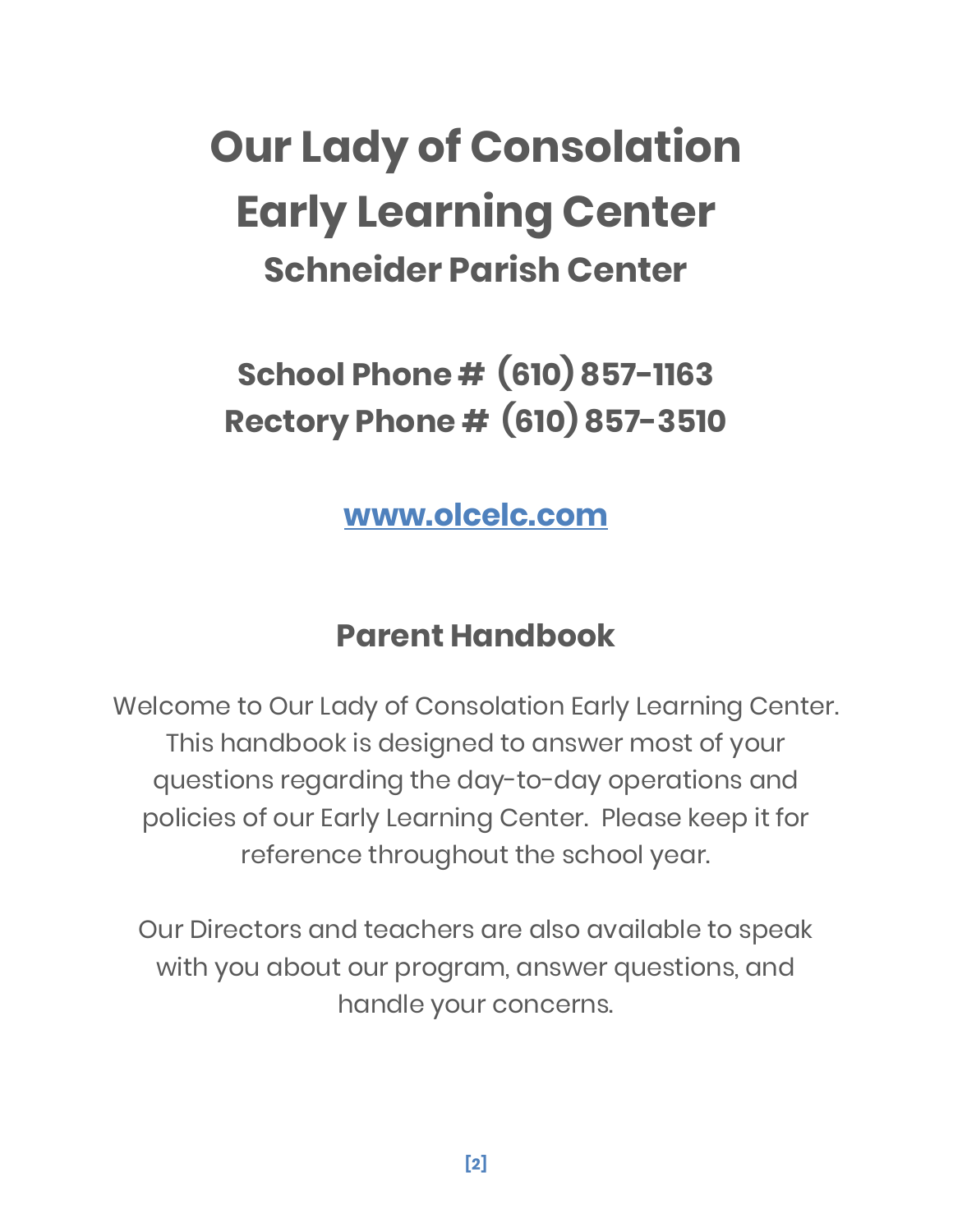## **Our Mission**

Our Lady of Consolation Early Learning Center is an important segment of Our Lady of Consolation's ministry of Catholic education. The Preschool's mission is to provide a program tailored to meet the needs of two to five-year-olds, that will facilitate the social, educational, and spiritual development of each child.

## **Qualifications for Acceptance**

- Children must be of preschool age and potty-trained to be eligible for admission to our program.
- Acceptance into the preschool program is granted without regard to race, color, nationality, ethnic origin, or religious background.
- The school reserves the right to determine the most appropriate setting for each child.

## **Registration**

Registration requires a \$50 non-refundable registration fee. Your registration is your agreement to a yearly commitment. Enrollments are accepted on a first-come, first-serve basis until a class is filled. If the preferred session has no openings, the parent may request that the child's name be placed on a waiting list. The registration fee will be charged when an opening becomes available and the child is enrolled.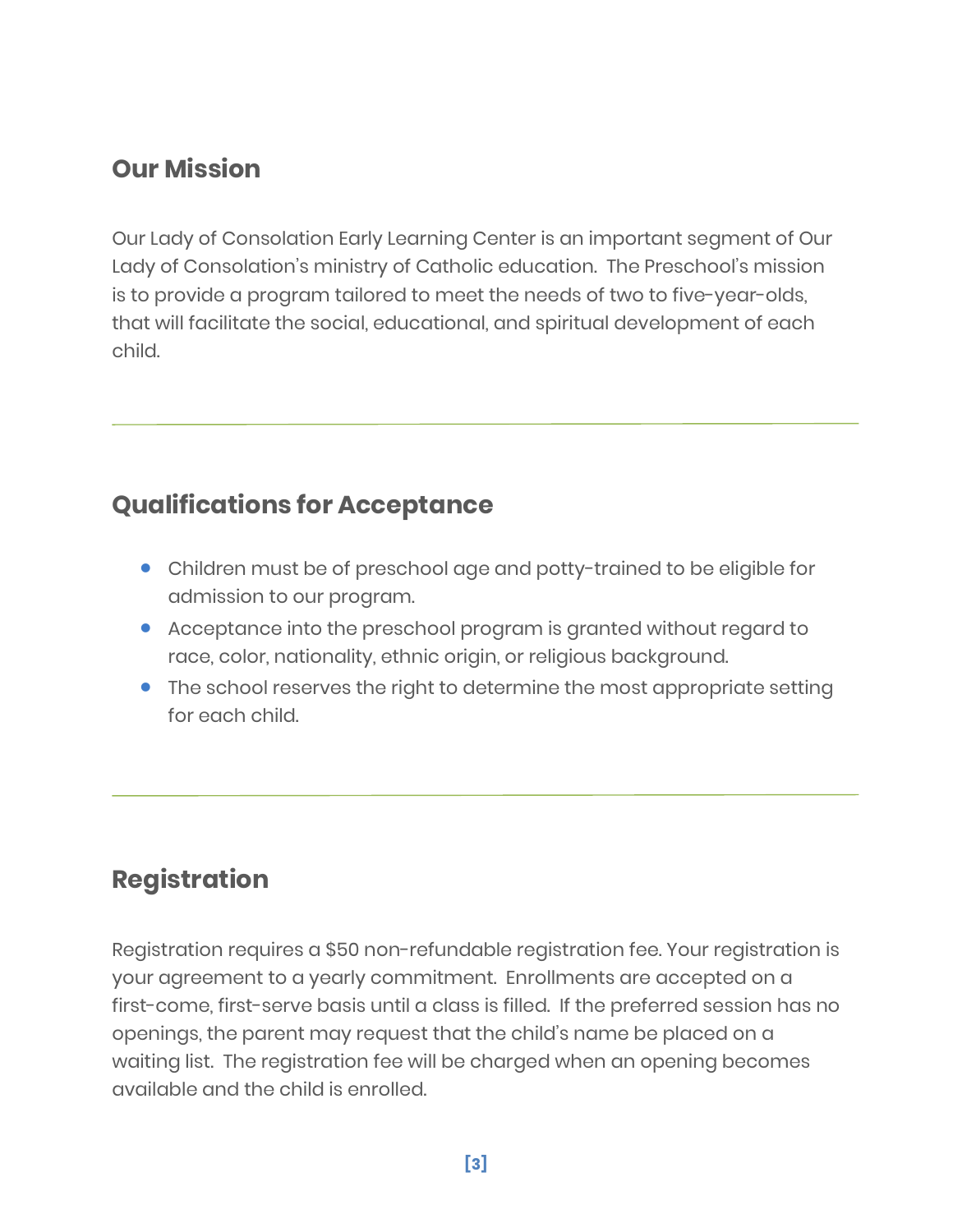## **Classes Available**

#### **2-year-olds** *(enrollment limited to 5)*

• Wednesdays, 9:15 AM -11:15 AM beginning in October

#### **3-year-olds** *(enrollment limited to 15)*

• Tuesdays & Thursdays, 9:00 AM – 11:30 AM or All Day, 9:00 AM- 3:00 PM

#### **4 & 5-year-olds** *(enrollment limited to 15)*

- Tuesdays & Thursdays,  $9:00 11:30$  AM or All Day  $9:00 3:00$  PM
- Mondays, Wednesdays, Fridays, 9:00 11:30 AM or All Day 9:00 3:00 PM
- Monday—Friday, 9:00 AM 11:30 AM or All Day, 9:00 AM 3:00 PM

## **Tuition Payments**

The first month's tuition (September) must be paid by August 15<sup>th</sup>. Thereafter, payments are made every month, one month in advance. The second payment will then be due by September 15<sup>th</sup> for the month of October, and by the 15<sup>th</sup> of each month for the following month's tuition through April.

There will be a \$30 charge for all returned checks. If two checks have been returned for insufficient funds, we will no longer accept a check. Only money orders or cash will be accepted.

The **first** tuition check due in August should be mailed to:

O.L.C. E.L.C. 603 West Second Avenue Parkesburg, PA 19365 Attention: Shelly Carr

All other checks thereafter can be turned in to the office drop-off box.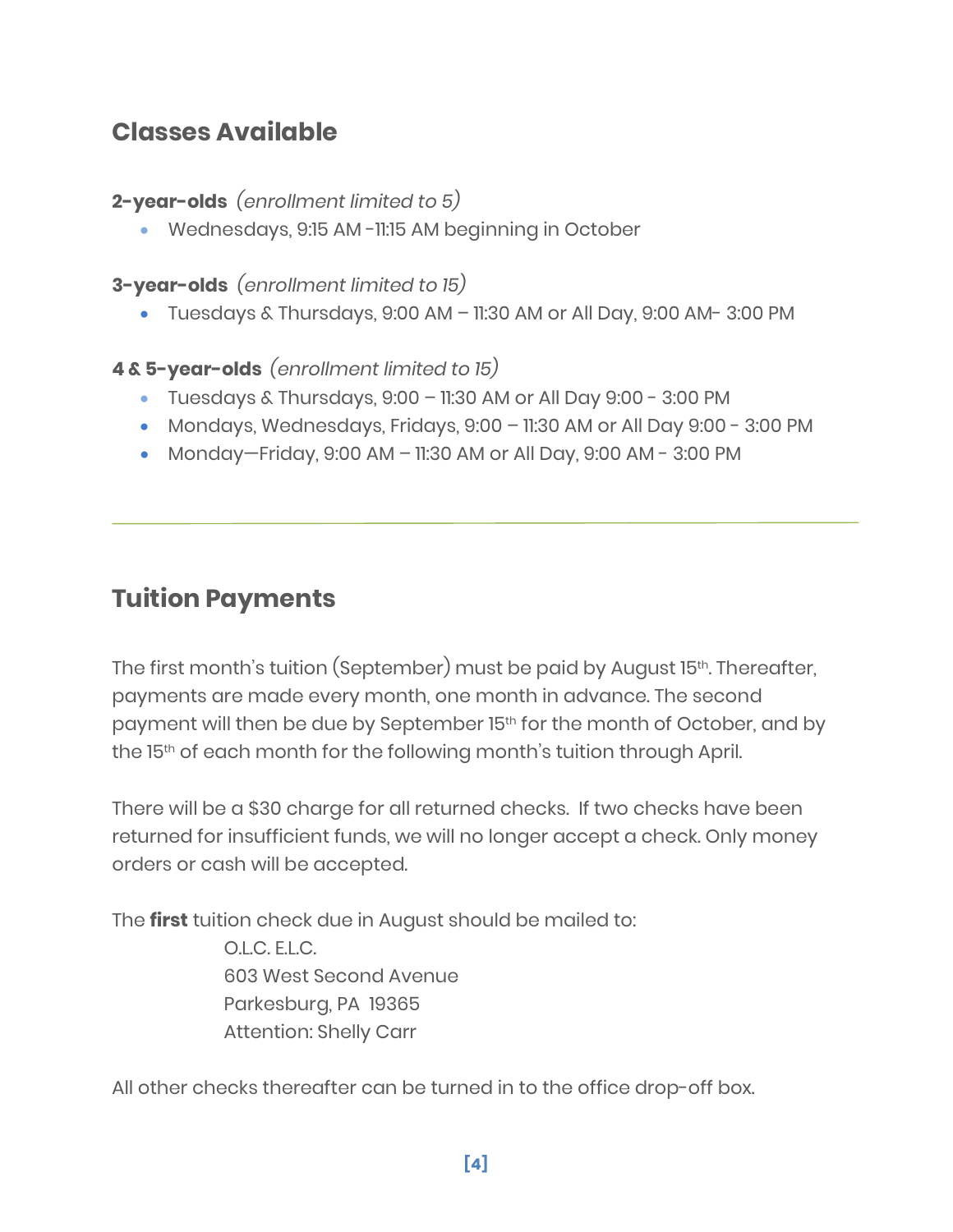Please make checks payable to O.L.C. E.L.C. **Electronic or credit card payments are the preferred method of payment.**

If you are having a hard time making the monthly payments, please contact the Director as soon as possible so that other arrangements may be made.

## **Snow Days & Delay Policy**

**Delays -** If Octorara School District has a delay, please check the website and your email for modified schedules.

**Cancellation -** If Octorara is canceled, the Early Learning Center will not hold its classes for that day. Please be sure to check the website.

All snow days will be made up throughout or at the end of the school year.

## **Medical Information**

Emergency medical forms for each child must be received no later than the first day of class. Failure to comply will result in temporary termination of the child attending class until the form is completed. This form gives the Early Learning Center the ability to seek emergency medical care, if needed, for each child. The Early Learning Center staff does not administer medication. If a child is on medication, the parent should administer it to the child before or after class. In the case of emergency, Brandywine Hospital will be used, unless parents indicate another preference.

Each teacher and aide will be certified in CPR and First Aid. If a child is sick or has symptoms of being sick, the parent will be called to take him/her home.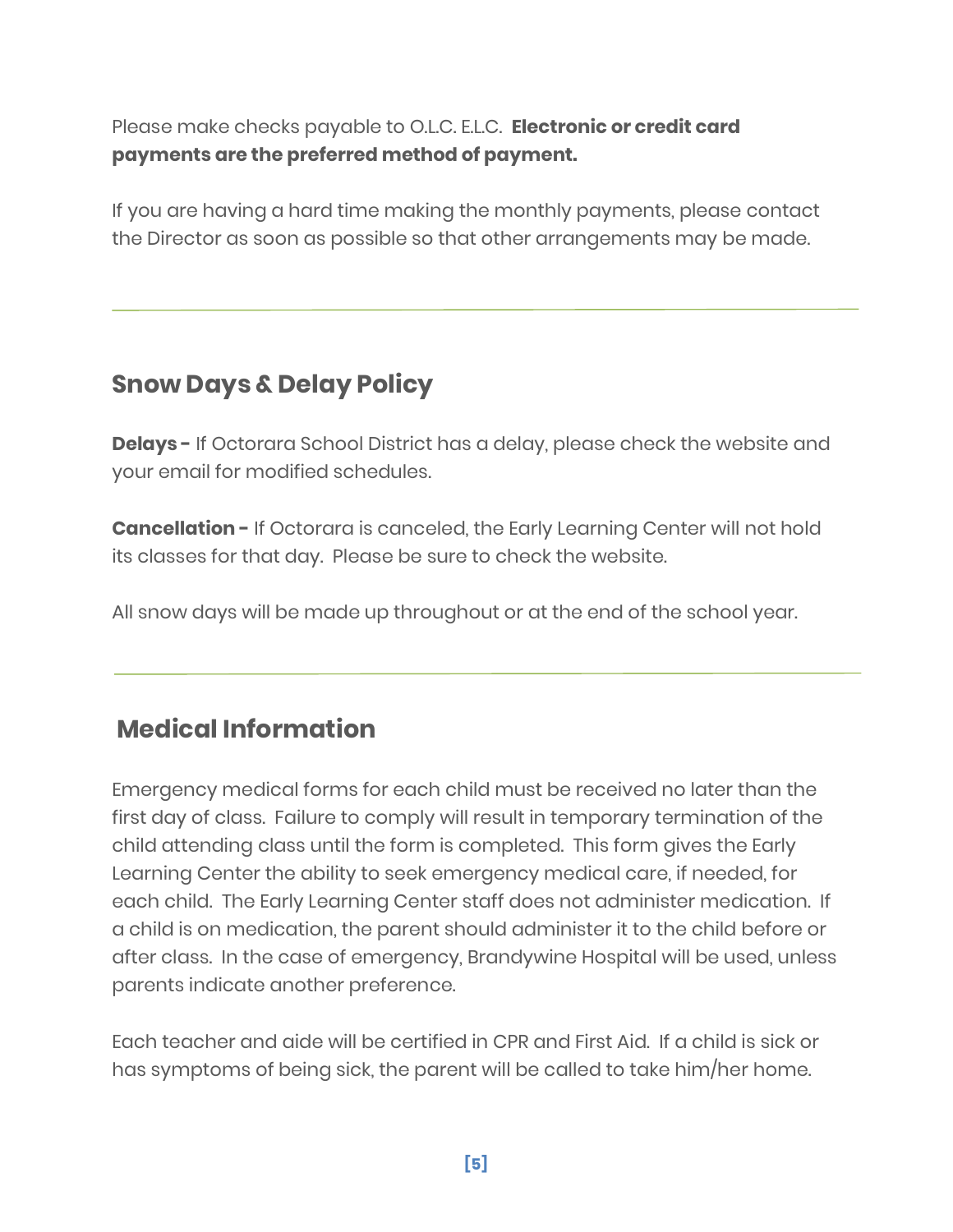## **Health Policies**

- **Fever:** Children must be without fever for 24 hours before they may return to school.
- **Lice:** At least one treatment with a specific lotion must be completed before the child may return to class. Families that are involved will be notified of the findings.
- **Chicken Pox:** A child must not have any open or weeping marks. All pox must be dried and crusted over before the child returns to school. All families that are involved will be notified of the findings.

#### **If your child develops a contagious illness or a health problem, please notify the teacher as soon as possible.**

#### **Dress**

Children should be dressed appropriately for outdoor play. Casual and comfortable clothing is requested. Keep in mind that the children will be involved in art projects and large motor activities. While attending field trips, the children are to wear the Ark tee shirts or sweatshirts. We ask that each child has a change of clothes available in a marked Ziploc bag.

## **ELC Communication**

The Early Learning Center calendar listing all activities for the school year will be issued to you at the Parent Orientation meeting. A monthly newsletter, which will contain important notices, policy changes, and activities, will be distributed after all staff meetings beginning in October.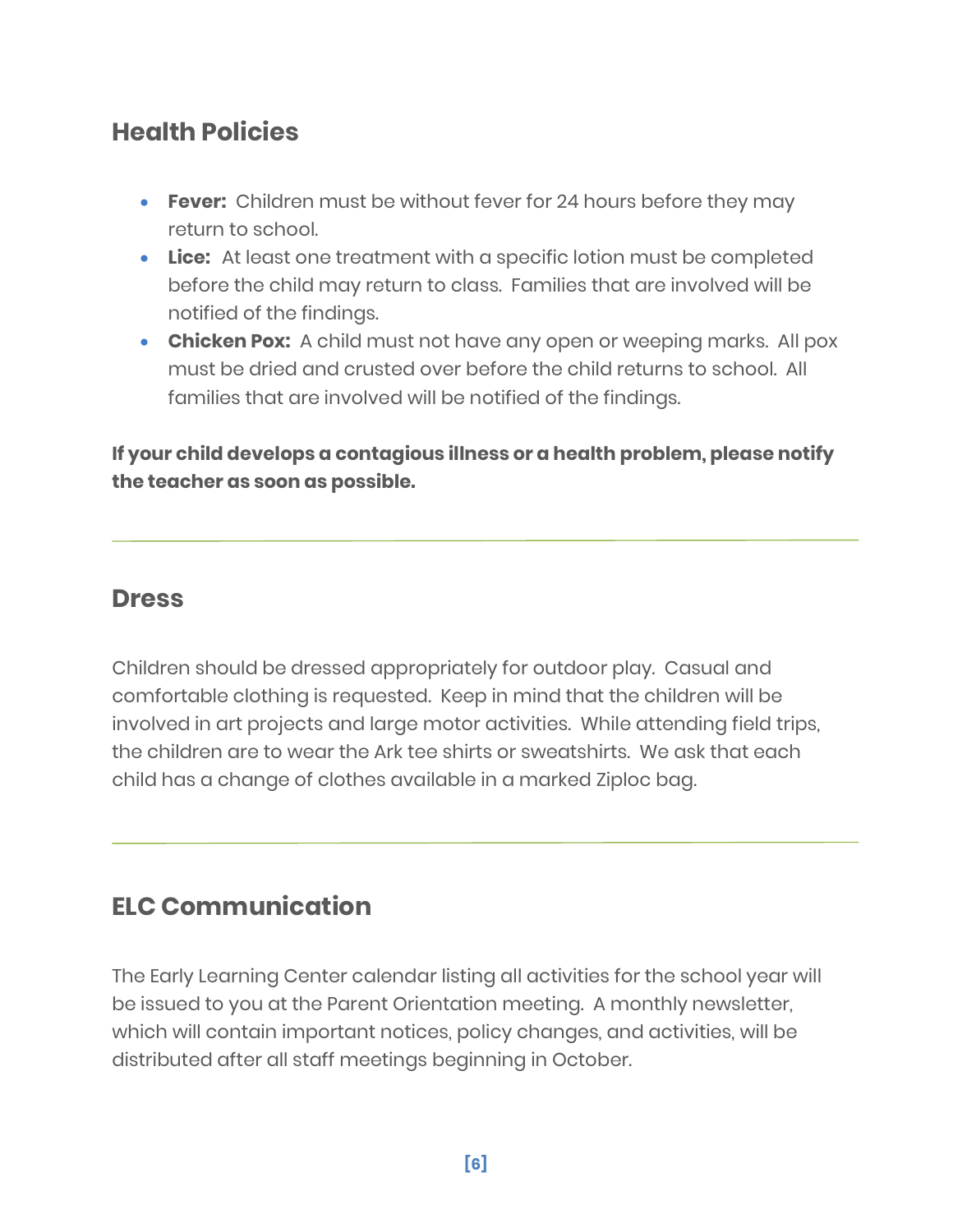An Early Learning Center bulletin board is located outside of the classrooms to keep you informed of upcoming events. Please make a point of looking at it every day. We also have a large calendar with the current months' events out in the hallway. If you are unable to be at the school to look at these options, one can always go to our website [www.olcelc.com](http://www.olcelc.com/) or our Facebook page.

Each child will have a cubby. Please check in your child's cubby every day for newsletters, permission slips, child's work, etc. Please be sure to clear your child's cubby out after each class, unless their artwork is drying.

After each class, the teacher will also communicate with parents/guardians. **As you can see, communication is extremely important to us.**

## **Locked Door Policy**

For your child's safety, the doors will be locked at 9:20 a.m. and unlocked at 11:20 a.m. They will be locked again at 12:00 p.m. and unlocked at 12:20, locked again at 12:50, and unlocked at 2:40. We encourage everyone to arrive on time. If you arrive after the doors are locked, you must ring the doorbell and a member of our staff will let you in. Please be considerate of this policy not to interrupt our valuable class time.

## **Drop-Off Policy**

When the parent or other designated person drops off the preschool child, please say goodbye and leave as quickly as possible. This is best for the child's positive adjustment to the class. The more confident you appear to be to leave your child with the teachers, the more confident your child will be to stay and participate.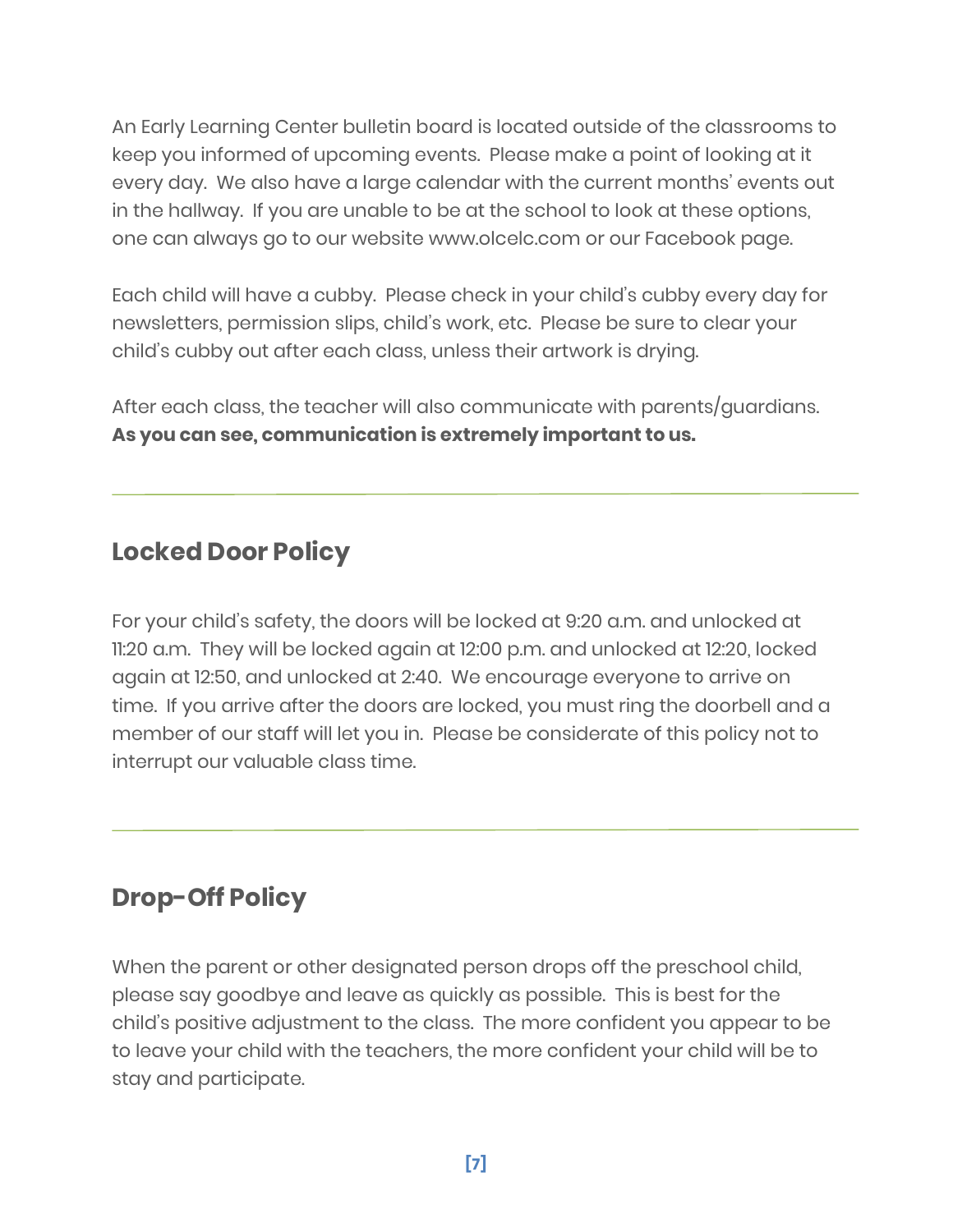Please walk your child to class each time. Do not leave them at the main door to enter on their own.

Please do not bring your child to class early. Our teachers are preparing for the day and that is the only time they have to set up—please be considerate of that. Students can enter the classroom at 8:55 AM when the classroom doors are open. Thank you for your cooperation.

## **Inclement Weather Pick-Up/Drop Off Policy**

In case of inclement weather, look for the school flag that will be hanging outside in the circle next to the statue of Mary. If you see the flag, you may park in the circle to bring your child into the classroom or pick him/her up at the end of class.

## **Field Trip Policy**

Parents of each child will be expected to drive their child to each field trip. If a parent cannot drive, please be sure to make other arrangements with a relative, neighbor, or another parent in the child's class to drive your child.

We **prefer** that only the child enrolled in the class attend the field trip along with the accompanying adult. If siblings must attend, please be considerate of the children that are attending the field trip. Keep distractions (crying, talking, etc.) to a minimum.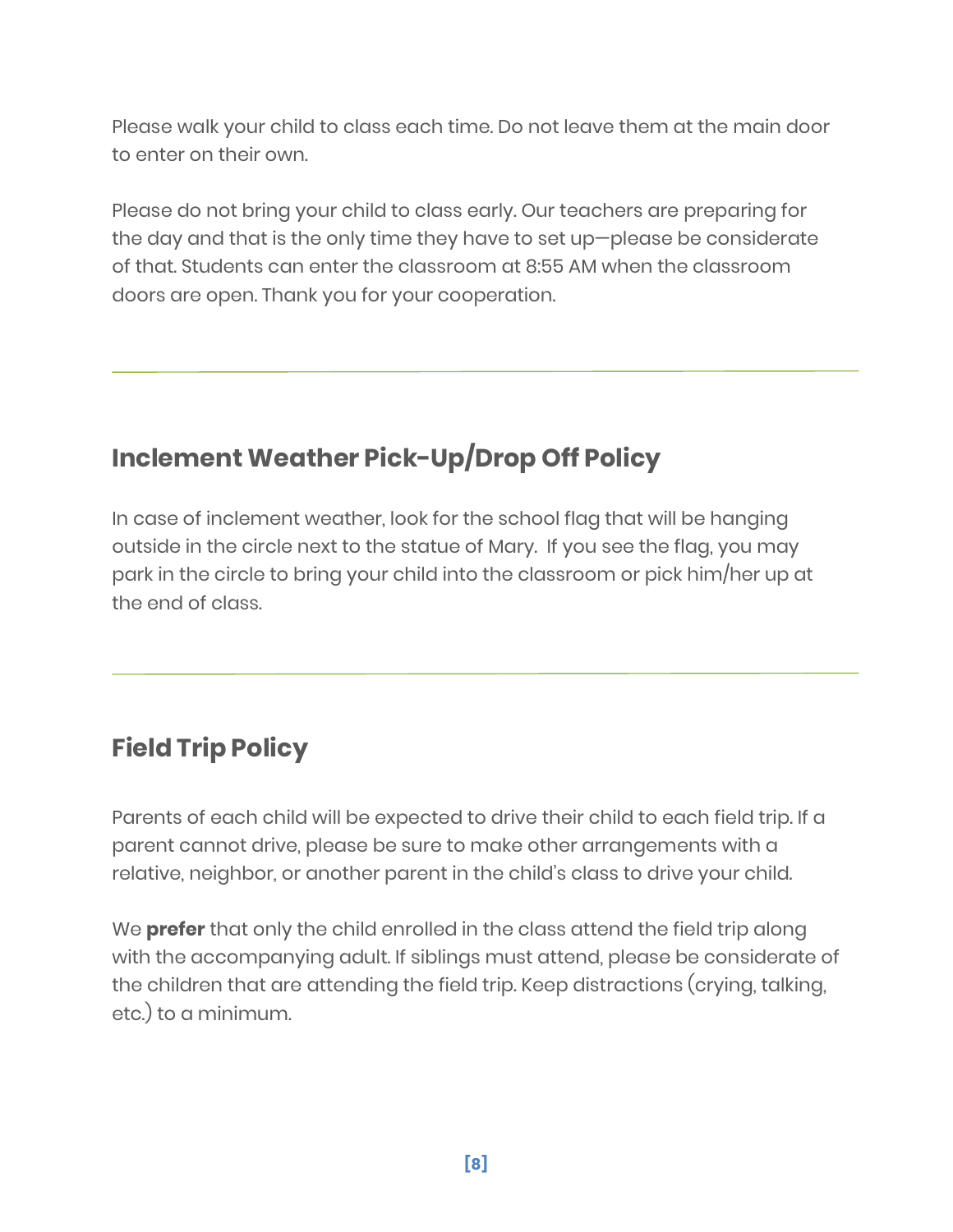## **Dismissal Policy and Carpools**

For your child's safety, it's important ELC staff knows who will be transporting your child. If you plan to carpool with other parents or have others transporting your child, you must give us a list of these persons and a phone number where they can be reached. Any changes to this list must be made in writing to the teacher. If someone is picking up your child that is not on your list, they must know your "CODE WORD" for the child to be released to them. Your "CODE WORD" must be turned in by the first day of class (sheet is provided). The person picking up the child must also provide a form of identification if they have not picked up the child before.

## **Lunch Bunch Program**

- Time: 11:30 a.m. 12:30 p.m.
- For children in the 3's, 4's class
- Parent must provide lunch and drink

The Early Learning Staff as well as a parent volunteer will provide supervision and activities. This program is held Monday-Friday with the exceptions of field trips, party days, and conferences. A sign-up sheet will be provided next to the Communication Board.

We ask that you include the \$5.00 fee inside a Ziploc baggie with your child's name on it, inside your child's lunchbox.

Lunch Bunch Tickets are also available for purchase. These come in \$20 or \$40 denomination for either 4 lunches or 8 lunches. Checks should be written out to OLC ELC. Once the ticket has been depleted, the Lunch Bunch Supervisor will send the card home in your child's lunchbox and/or notify you. To purchase a ticket, see an aide for assistance.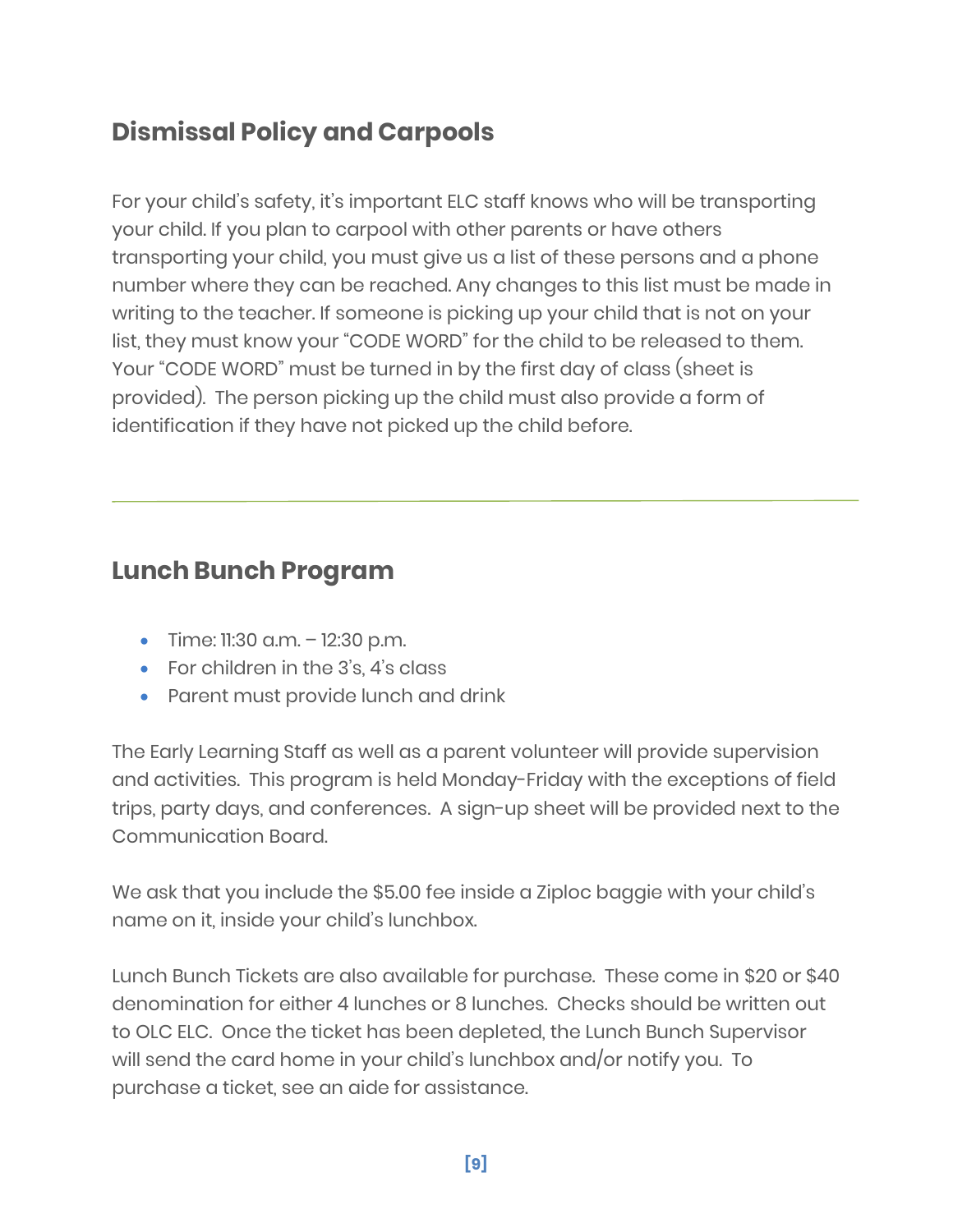## **Stay and Play**

You have the opportunity to extend your day. If you are registered in an am class and need more time, you can sign up for stay and play and do a pm session. You can also sign up for a day your child wouldn't normally have class. Fees vary by time.

### **Before & After School Care**

Before-school care is available from 7:00 AM - 9:00 AM daily. After-school care is available from 3:00 PM - 4:30 PM. Fees vary by commitment.

#### **Parent-Teacher Conferences**

Parent-Teacher Conferences are held twice a year. Please remember that the teachers are available to you at any time during the school year to discuss any concerns that you may have. Two-year-old class does NOT have conferences.

**PLEASE NOTE:** Teachers are **NOT** available for individual conferences before school or when dropping off your child.

In the rare case of a problem that arises in the classroom, the child's teacher will contact the parents.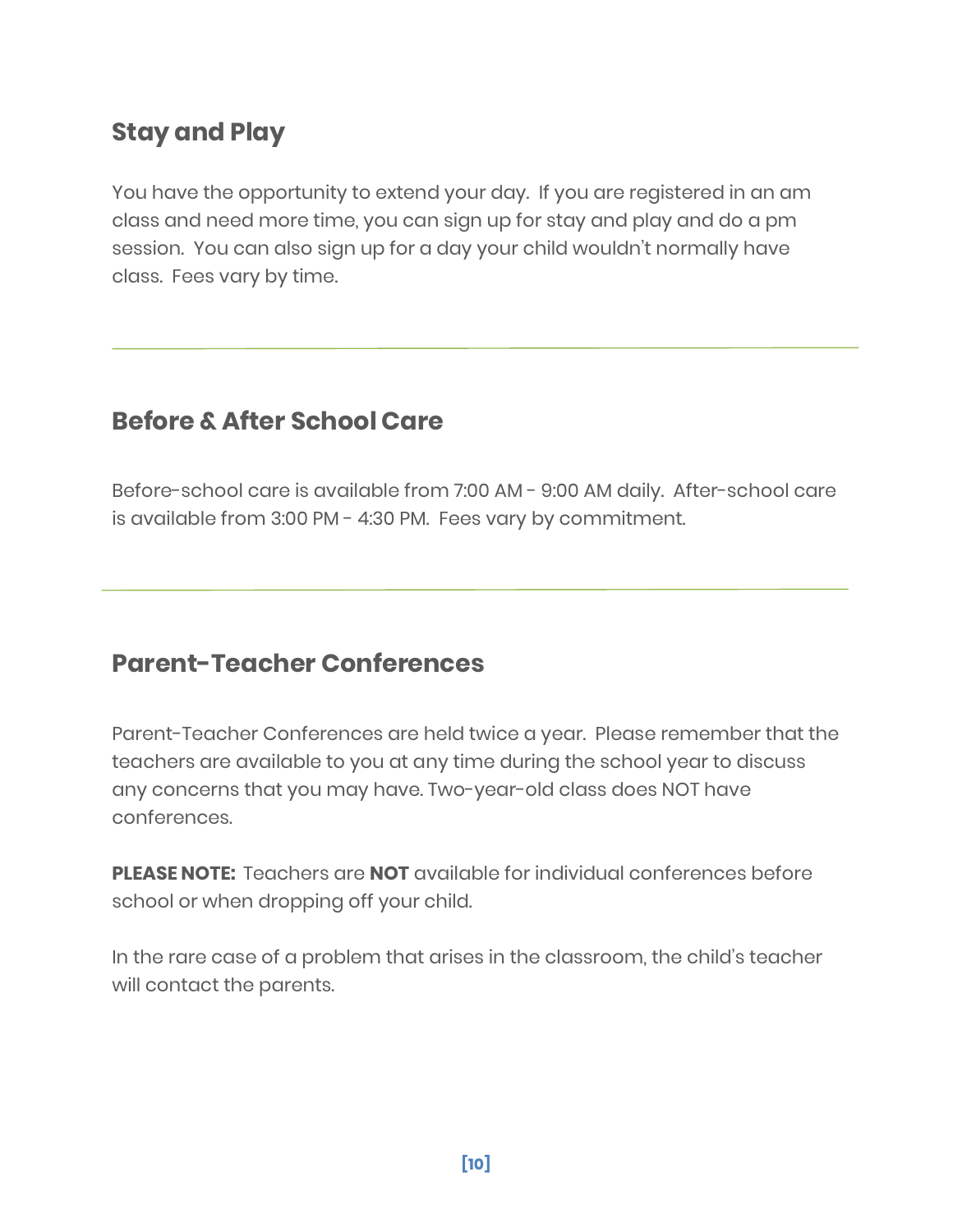## **Parent Visits**

During the first few weeks of school, the children are adjusting to the classroom setting, gradually gaining confidence, and learning to feel comfortable with their teachers and classmates. Because of this period of adjustment, we ask that parents do not visit during classroom hours until after the first of October.

Parents will be encouraged to act as classroom volunteers during the school year and are welcome to come to visit and observe.

### **Snacks**

The parents will be responsible for bringing in snacks for each class. Each student will be given a designated day to bring in a snack to share with their classmates. This sheet will be provided on your child's Communication Board.

All snacks should be healthy foods. Some examples are fruit, cheese, crackers, pretzels, jello-jigglers, goldfish, etc. Birthday celebrations are the exception – you may bring cupcakes, donut holes, etc. (individual servings, please).